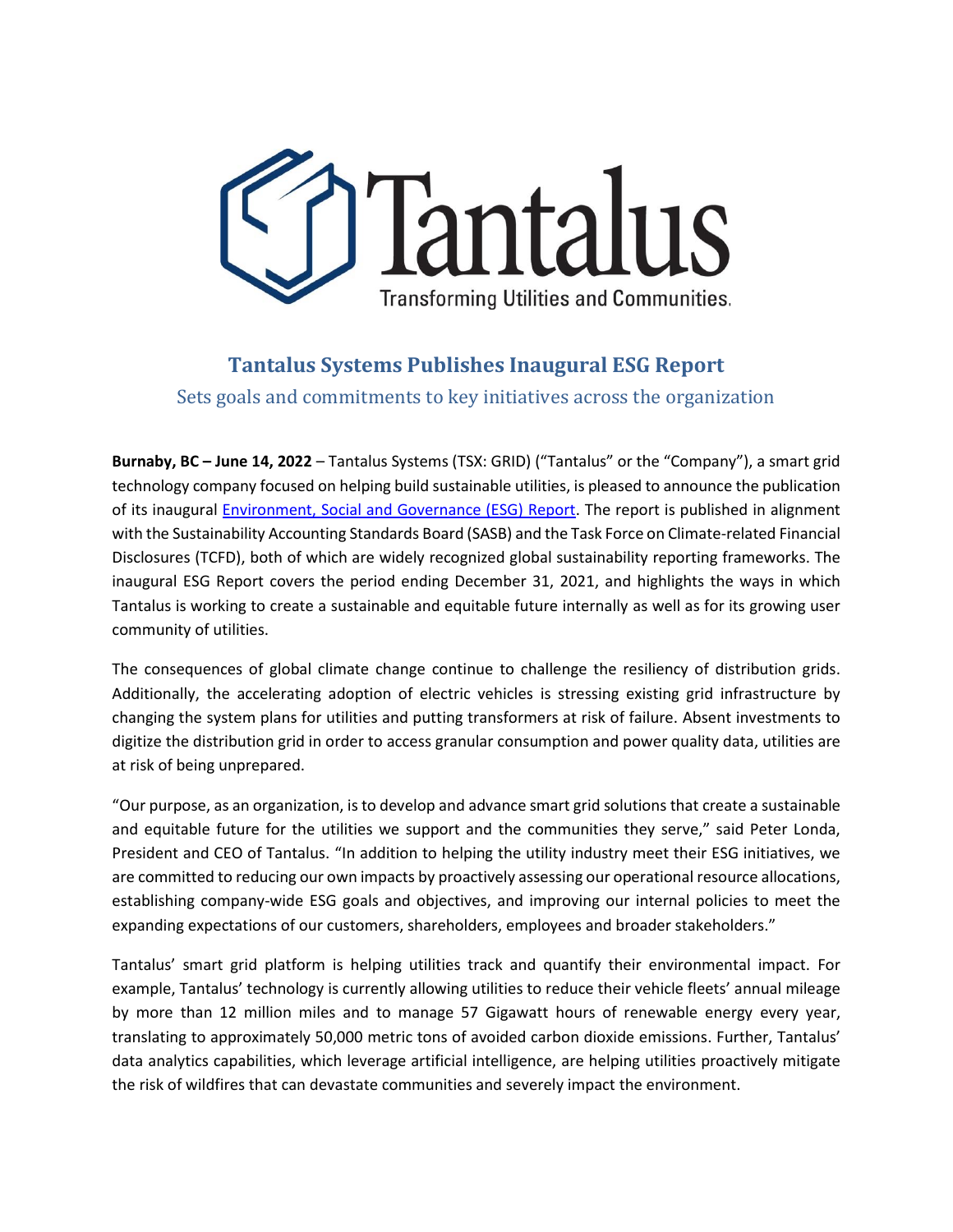Further, Tantalus understands the growing importance of being able to support its customers in the global energy transition amid the increasing adoption of electric vehicles (EVs), the installation of roof-top solar panels and battery walls and the expanding deployment of microgrids, and will continue to innovate and take tangible steps toward digitizing electric grids, as exemplified through the [acquisition of Congruitive](https://www.tantalus.com/2022/02/01/tantalus-acquires-congruitive/) in early 2022.

Within the ESG Report, Tantalus also announced its ESG and sustainability goals for the coming years, including efforts to reduce its Scope 1 and Scope 2 greenhouse gas emissions by 30% by 2030 (from a 2019 baseline) and to achieve 40% Black, Indigenous, and people of color (BIPOC) and gender diversity for new hires at Tantalus by 2030.

"The growth trajectory remains favorable for Tantalus and the Company will continue its work to measure and address our environmental and social impacts while also utilizing best practices for our governance and reporting," said Londa.

## **About Tantalus Systems Holding Inc. (TSX: GRID)**

Tantalus is a smart grid technology company that transforms aging one-way grids into future-proofed multi-directional grids that improve the efficiency, reliability and sustainability of public power and electric cooperative utilities and the communities they serve. Our solutions are purpose-built to allow utilities to restore power quickly after major disruptions, adapt to rapidly shifting consumer expectations and population shifts, innovate new solutions based on the adoption of distributed energy resources and evolve their grid infrastructure at their own pace without needless cost or complexity. All this gives our user community the flexibility they need to get the most value from existing infrastructure investments while planning for future requirements. Learn more at [http://www.tantalus.com/.](http://www.tantalus.com/)

## *Forward-Looking Information:*

*This news release includes information, statements, beliefs and opinions which are forward-looking, and which reflect current estimates, expectations and projections about future events, including, but not limited to, Tantalus' ability to meet the goals set forth in the ESG report, the ability of the Company to help utilities track and quantify their environmental impact and meet their ESG goals, and how Tantalus' products and services can support utilities with the challenges caused by climate change and the adoption of EVs and other distributed energy resources, and other statements that contain words such as "believe," "expect," "project," "should," "seek," "anticipate," "will," "intend," "positioned," "risk," "plan," "may," "estimate", "trajectory" or, in each case, their negative and words of similar meaning. By its nature, forward-looking information involves a number of risks, uncertainties and assumptions that could cause actual results or events to differ materially from those expressed or implied by the forward-looking information. These risks, uncertainties and assumptions could adversely affect the outcome and financial effects of the plans and events described herein. Readers should not place undue reliance on forwardlooking information, which is based on the information available as of the date of this news release and Tantalus disclaims any intention or obligation to update or revise any forward-looking information contained in this new release, whether as a result of new information, future events or otherwise, unless required by applicable law. The forward-looking information included in this new release is expressly qualified in its entirety by this cautionary statement.*